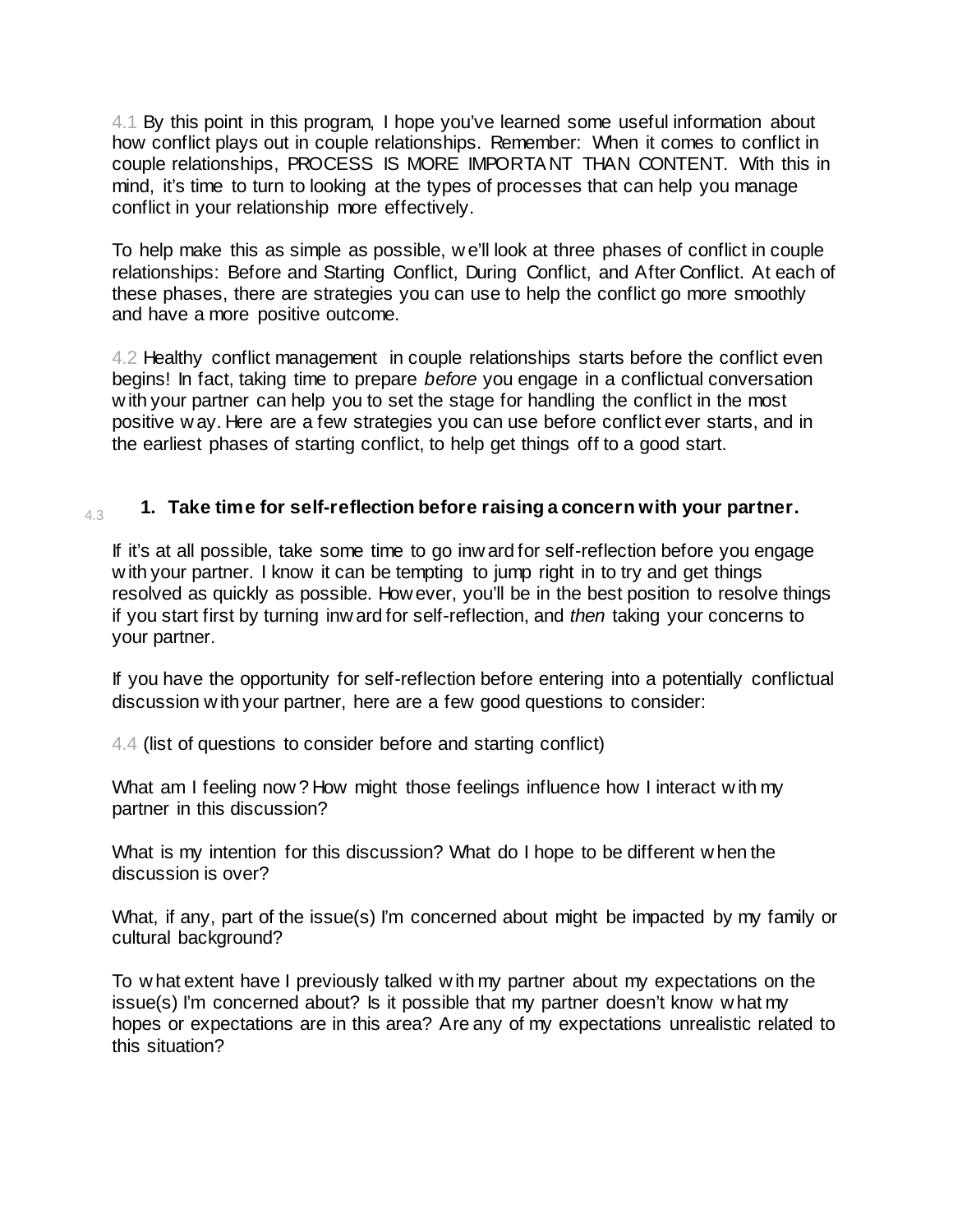How can I prepare to respond if my partner reacts in an unhelpful, dismissive, defensive, or angry w ay when I raise my concern?

What w ould be the best possible w ay to explain my concern(s) to my partner in a w ay that gets my needs across but also is respectful to them?

# 2. **Find a good time for both partners to talk.**

4.5 difficult issues as soon as possible, before they grow out of control. But, it's also Some conflict issues need to be addressed right aw ay, and it's a good idea to address important to find a time to talk w hen it's most likely that both partners w ill be able to be ready and w illing to w ork tow ard resolution. To some extent, there's almost *never* a really perfect time to get into conflict! Nobody really likes to do this, and it isn't fun! So, sometimes you just need to dig in and get into a discussion, even if there are many other things you'd rather be doing. But, if you keep in mind that w orking through conflict can be a very healthy thing for your relationship, it'll be easier to approach the time you decide upon w ith a positive spirit.

Some signs that it's NOT a good time for conflict are as follow s:

- You don't have a lot of time; You're in a rush.
- One or both partners are overw helmed w ith anger or other emotions, making it difficult to be able to listen to the other's concerns.
- You're not in a safe and private setting.
- It's a surprise to one of the partners.

4.6

Instead, w hen considering a good time to engage in a conflictual conversation, consider the follow ing:

- First, find a time w hen you have enough time to fully engage in the conversation. You w ant to leave time to hear each person's perspective and w ork through possible solutions.
- Second, if one or both of you are overw helmed, allow some time for "cooling" dow n" before delving into conflict. Just be sure that the person needing this time is actually w orking on calming dow n and getting in the right mindset for the discussion, and not simply delaying the conversation.
- Third, consider w hat the best environment for the conversation w ill be so that you'll have the safety and privacy you need for a positive discussion. Some people prefer the privacy of being at home, but for others, it may feel safer to be in a public place (e.g., a park or a coffee shop) w here they can have a quiet conversation, and the presence of other people w ill help keep the discussion under control. Think through w hat w ould w ork best for you and your relationship.
- Fourth, consider asking for an appointment to schedule a time to talk, rather than just surprising your partner out of the blue. You might say, "I have a concern that I'd like to talk about w ith you. What w ould be a good time for you?" Your partner likely w ill w ant to know w hat you'd like to discuss, so be prepared to provide a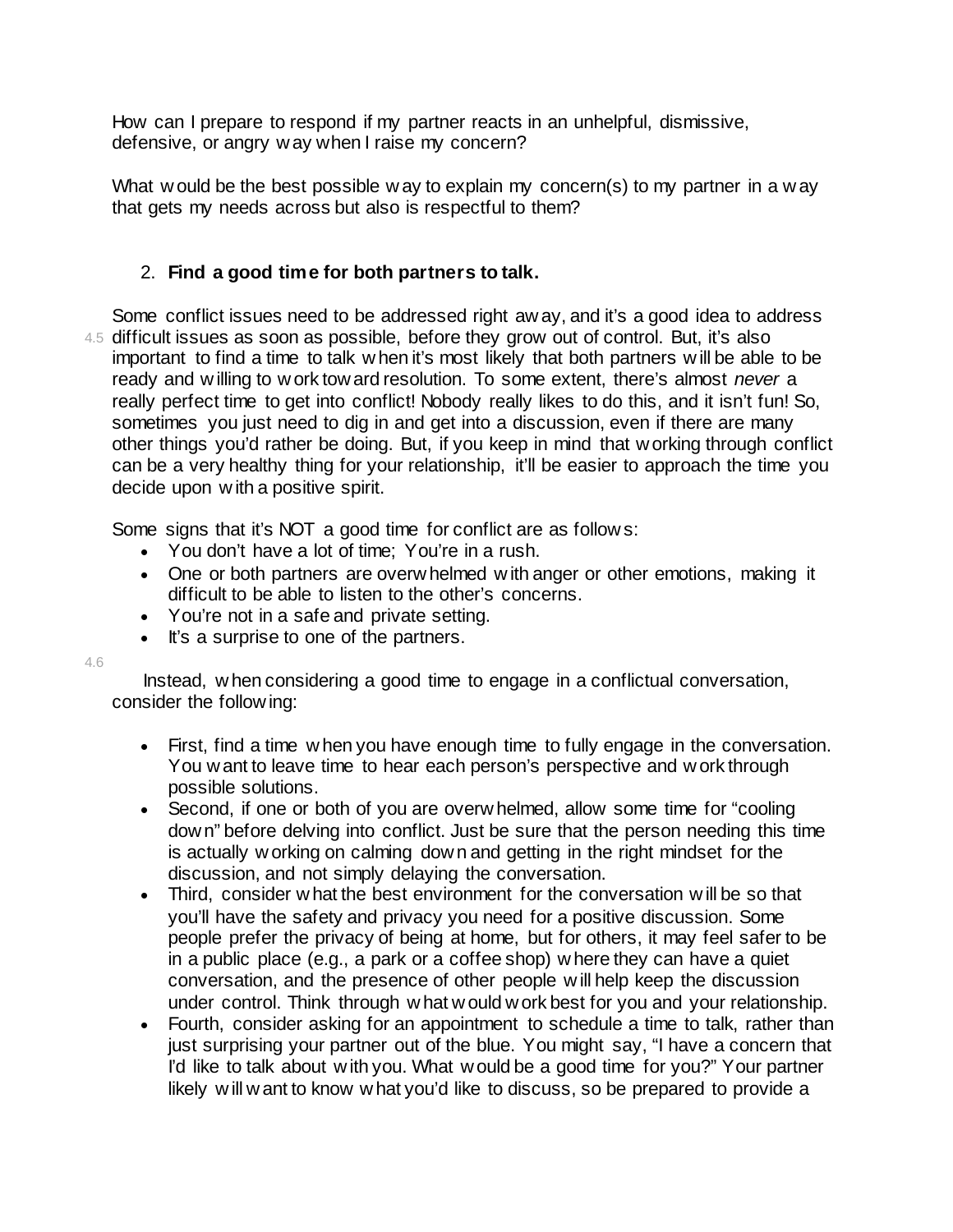general description, but consider the level of detail to share w hen you're asking for the appointment so that you provide them w ith enough detail so they w on't feel ambushed, but also you're not getting too into details at a time that may not be good for them.

# **3. Commit to using positive conflict and communication strategies.**

4.7 some key conflict management and communication tools Take some time to review some of the materials in our HRI Toolkit for Couples to learn [\(http://w ww.guilfordhri.org/community-resources/toolkits/toolkit-for-couples/\).](http://www.guilfordhri.org/community-resources/toolkits/toolkit-for-couples/) The more you can learn about and practice these skills before things get intense or difficult in your relationship, the more you'll be equipped to handle the challenging times when they arise. Even w ithout extensive practice in positive relationship skills, how ever, you *can*  make a decision and commitment to yourself to engage all the positive skills you have as you enter into a conflict discussion w ith your partner.

### 4.8 **4. Begin with a "soft startup." [\(https://www.gottman.com/blog/weekend](https://www.gottman.com/blog/weekend-homework-assignment-softening-startup/)[homework-assignment-softening-startup/\)](https://www.gottman.com/blog/weekend-homework-assignment-softening-startup/)**

Earlier in this program, w e learned about Dr. John Gottman's research on the Four Horsemen. Gottman's research also has show n that one of the best w ays to avoid destructive conflict in couple relationships is to practice "soft startups."

To help understand the importance of a soft startups, let's first look at the opposite of a soft startup. Imagine a partner initiates conflict w ith "fires ablazing." Right out the gate, they're in attack mode, approaching their partner w ith a loud voice, harsh w ords, and accusations that don't at all take into account the other person's thoughts, feelings, and perspectives. In the first few seconds, this conflict has already turned ugly, and there's a good chance it's going to stay that w ay.

So, instead of a harsh startup, set your intention to begin difficult conversations using a soft startup. Use a gentle tone of voice, infuse kindness into your w ords, and use language that takes ow nership of your experiences instead of taking a blaming or accusatory tone. Remember the old saying, "You can catch more flies w ith honey than  $4.9$  with vinegar?" When it comes to conflict in couple relationships, approaching difficult conversations w ith honey instead of vinegar w ill help start the discussion off in a w ay that's more likely to lead to a positive resolution.

Now that w e've discussed some of the positive w ays to prepare for conflict before the conversation even begins, let's turn our attention to some positive strategies you can apply *during* difficult conversations w ith your partner. Conflict-related conversations in a relationship can be very sensitive, so it's important to be very cautious w ith your w ords and actions during the heat of conflict w ith your partner. Keep the follow ing strategies in mind to help you do this.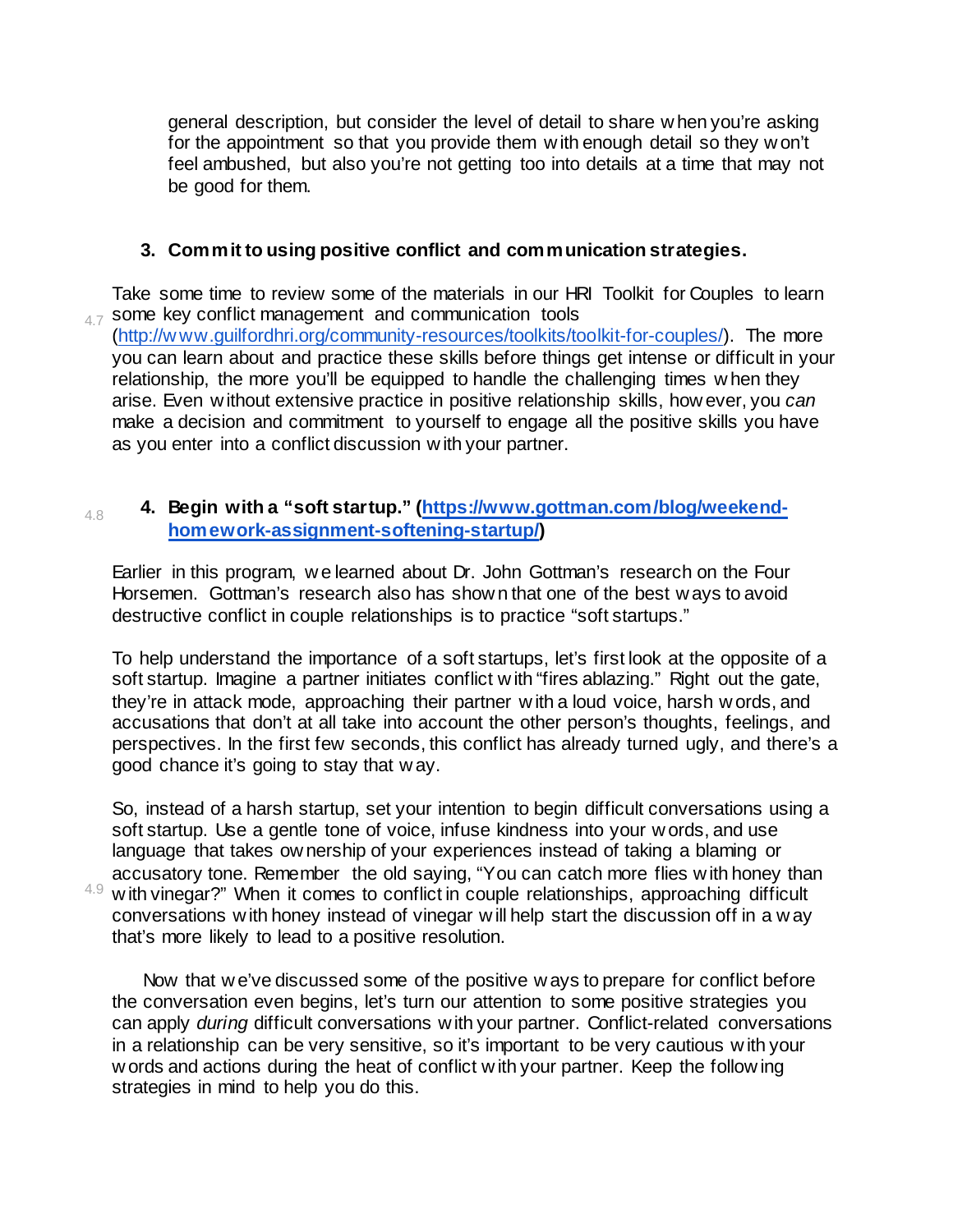### **5. Practice mindfulness toward your feelings and responses.**

 $_{\rm 4.10}$ either fight back or run aw ay. These responses are useful if you're facing a risk to your When people experience stress, they often experience w hat's called the "Fight or Flight" [response,](http://www.health.harvard.edu/staying-healthy/understanding-the-stress-response) w hich means that their body's systems go into overdrive to prepare them to physical safety, but in the context of couple's conflict, they can lead to heightened arousal in your body that can lead you to react in over-exaggerated w ays.

Tw o things can quickly spiral out of control--your ow n inner landscape, and the conflict betw een you and your partner. You're most likely going to be able to keep both of these things under control if you commit to staying mindful of your inner experiences during conflict w ith your partner.

Dr. Jon Kabat-Zinn, w ho is a leading thinker on the subject of mindfulness defines mindfulness as "aw areness that arises through paying attention, on purpose, in the present moment, non-judgmentally...It's about know ing w hat is on your mind."

Staying present w ith your thoughts and feelings during conflict w ill help you be more aw are of the responses you're having, and you'll then be in a better position to respond in a thoughtful w ay that w ill help you move tow ard a more positive outcome from the conflictual conversation.

4.11

# **6. Manage "flooding" emotions.**

Now , let's say you're practicing mindfulness and start to notice that you're becoming overw helmed by your emotions. You may be getting very angry, sad, frustrated, or some other emotion that's starting to take over. Again, according to Gottman's research, emotional flooding that's not regulated or address can be very toxic to couple's relationships. So, if you notice that you begin to be flooded, do your best to calm yourself dow n. It may help to take a brief pause to collect your thoughts, start taking deep, calming breaths, or ask for a brief time-out (w e'll talk more about timeouts in a few minutes).

It's normal to feel overw helmed by emotions w hen you're involved in conflict w ith your partner. How ever, if these strong emotions go unchecked, they have the potential to derail your progress in the conversation. So, w hen you start to feel overw helmed w ith emotions during conflict, be careful to manage them and stay as calm as you possibly can.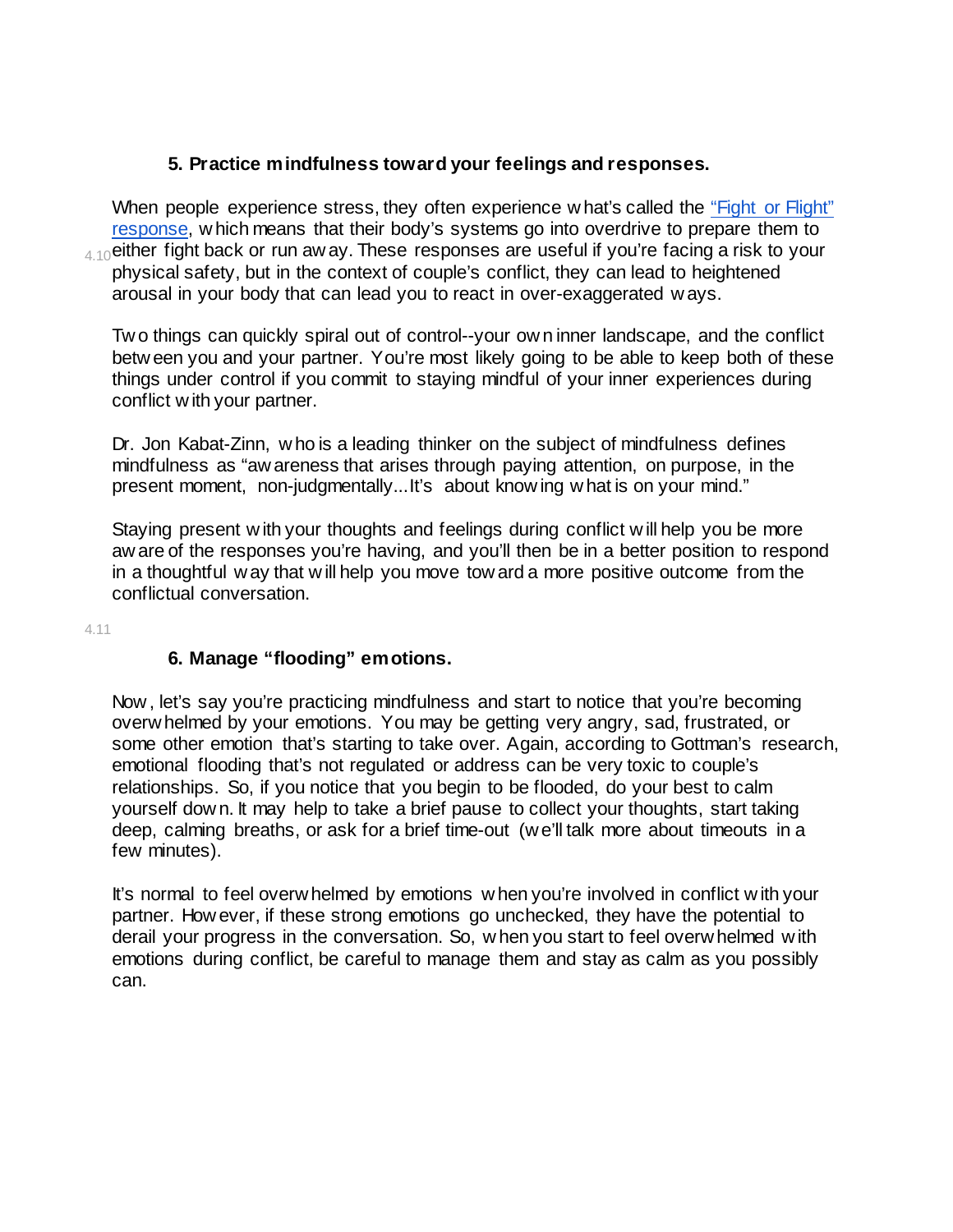#### **7. Keep using positive communication and conflict management strategies, even if your partner doesn't.**

w ith your partner, but your partner starts sliding into what you recognize to be unhealthy  $4.12$  patterns? As best you can atout be equiped that if  $\mu$  will certainly be bester to keep young. What happens w hen you do all you can do to stay positive and on-track during conflict patterns? As best you can, stay the course! It w ill certainly be harder to keep using positive communication and conflict resolution strategies if your partner isn't doing the same. How ever, remind yourself that "tw o w rongs don't make a right," and your best to stay focused on your ow n behaviors and reactions. You may even be able to model positive behaviors in a w ay that w ill help your partner change courses as w ell.

I do w ant to add one important point here--Conflict is *uncomfortable* for most of us. How ever, it should never feel *unsafe*. If at any point you feel unsafe--emotionally or physically--based on w hat your partner is doing, then the most important thing for you to do is take steps to promote your safety. This may mean ending the conversations and taking time aw ay from your partner, doing anything you can to de-escalate the situation, and/or reaching out for help from a family member, friend, or professional. As w e discussed earlier, any sort of violence or abuse – including physical, verbal, emotional, sexual, or psychological abuse – is never a part of a happy, healthy romantic relationship. If you know or suspect that your relationship has any form of abuse in it, please reach out for help from a local domestic violence agency or the [National](http://www.thehotline.org/)  [Domestic Violence Hotline](http://www.thehotline.org/) for additional assessment and support.

4.13

#### **8. Take time-outs effectively and only as needed.**

Earlier, w e talked about how stonew alling--or physically or emotionally from one's partner--is one of the most toxic conflict behaviors in couple relationships. How ever, w e've also just seen that sometimes conflict can escalate to a point w here continued discussion becomes counter-productive, so is there ever a place for taking a "timeout" during conflict in couple relationships?

The answ er is yes, but it's important for timeouts to be used effectively and as sparingly as possible during conflict discussions. How can you do this? Consider the follow ing tips for using time-outs effectively during couple conflict:

First, make sure the purpose of the timeout is clear to both partners. For example, a partner needing a time-out might say, "I'm feeling overw helmed right now , and it's hard for me to think clearly enough to listen to you. Would it be okay to take a short break so I can get my head cleared so w e can have a more productive discussion?" Notice the difference betw een this type of constructive w ay of asking for a timeout, as compared to something like this: "I can't deal w ith you right now. I'm done with this conversation for now !"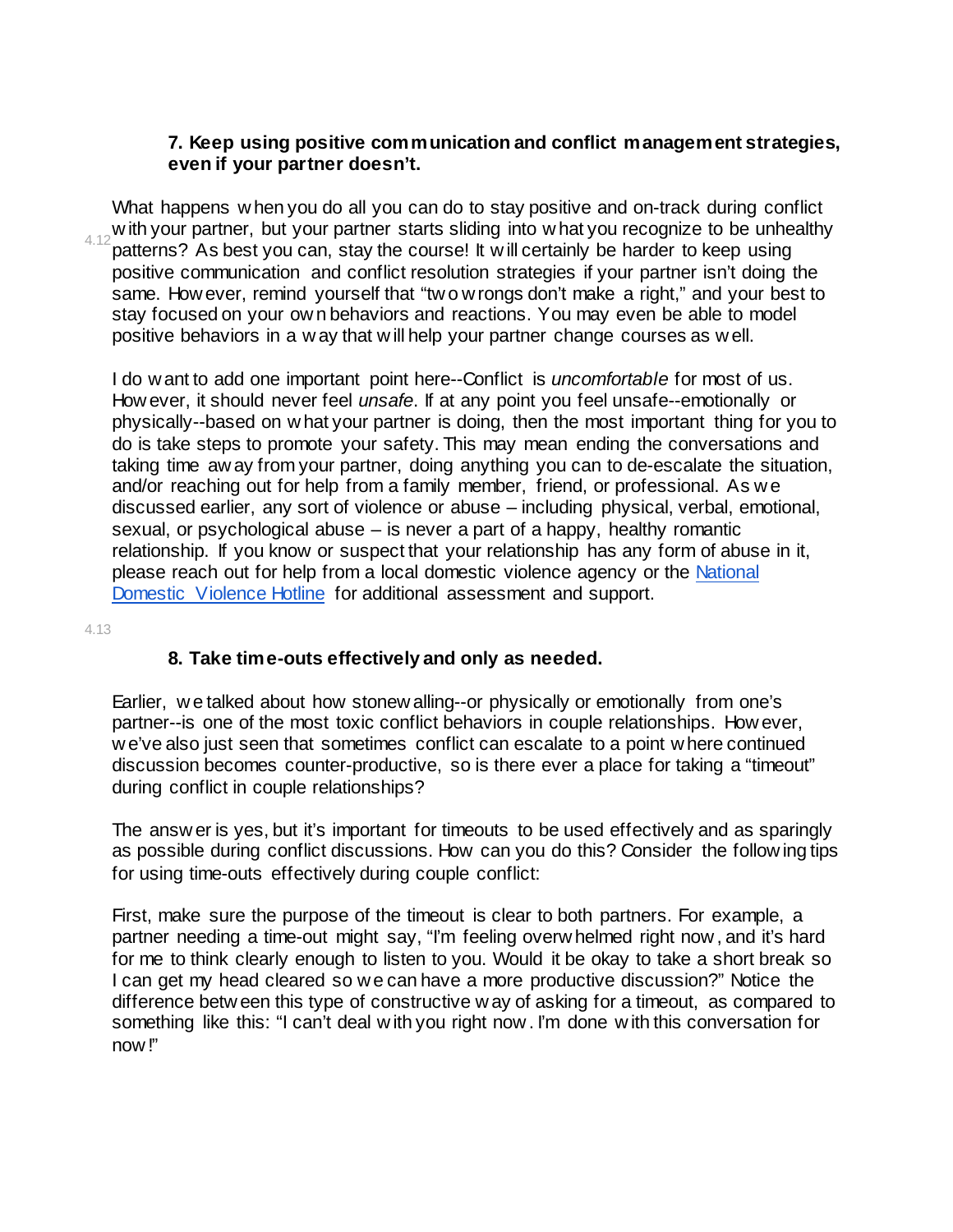Second, set a time-limit on your timeout. A partner w ho needs a timeout should provide a timeframe in w hich they think they'll be ready to revisit the conversation, rather than leaving the other person hanging. This may be 15 minutes, 30 minutes, a couple hours, or even a request to w ait until the next day. But, the time-frame for the timeout should be reasonable and not distressing to the other person. It's possible that one or both of you still w on't feel ready after the originally designated time-frame, so if that happens, then discuss an updated time-frame. Keep in mind that you can practice good communication and w ork tow ard rebuilding trust by honoring the agreed-upon timeframe for a timeout during conflict.

### **9. Develop strategies to get back on track.**

4.14 Despite even the most valiant efforts, and even w hen both partners are doing their best to use positive conflict management strategies, it's likely that all couples w ill go "off track" in handling conflict in their relationship at some point.

When you go off track during conflict with your partner, don't despair! It's possible to get back on track tow ard positive conflict management! It'll just take some intentionality and w ork to get back in a more positive direction. When you find yourself slipping into unhealthy conflict w ith your partner, here are three things you can do to start heading back in the right direction:

4.15

a. First, NOTICE w hen things have taken a turn for the w orse. Things may start to slide slow ly or quickly. You may notice that you've gone off track in several w ays. Some of these w ays are glaringly obvious, such as if one person says something extremely hurtful. Other times, going off track can be more subtle. Pay attention to your feelings and intuition. If you start to feel increasingly uncomfortable or distressed, that's a sign you may be heading into difficult territory. Recognizing w hen things are heading off track is the first step to being able to turn things around.

b. Second, NAME it. Practicing positive, constructive communication, say something to your partner to let them know that you're concerned that the conflict has taken a turn for the w orse. For example, you might say, "I'm getting concerned about the direction of this conversation. Could w e take a moment to regroup and get back on track?" If it w ould be helpful, describe the behaviors that have occurred that are raising your concerns. For example, you might say, "I realize that I've said some things that are hurtful to you, and I apologize. I w ant to get this conversation back in a positive direction." Or, you might say, "I hear you raising your voice, and it is making me feel uncomfortable w ith continuing this discussion in this w ay, since it's hard for me to really be able to listen w hen I hear that tone of voice." Of course, sometimes, you might be able to "name it" just by acknow ledging your concerns internally, w ithout raising your concerns to your partner. In this case, you may say to yourself, "Okay, I feel like w e are heading off track here. Let me try using more calm, positive w ords to see if I can change the direction of this conversation." In either case, the more clear you can be that you're going off track, the more likely you'll be able to move to the next step….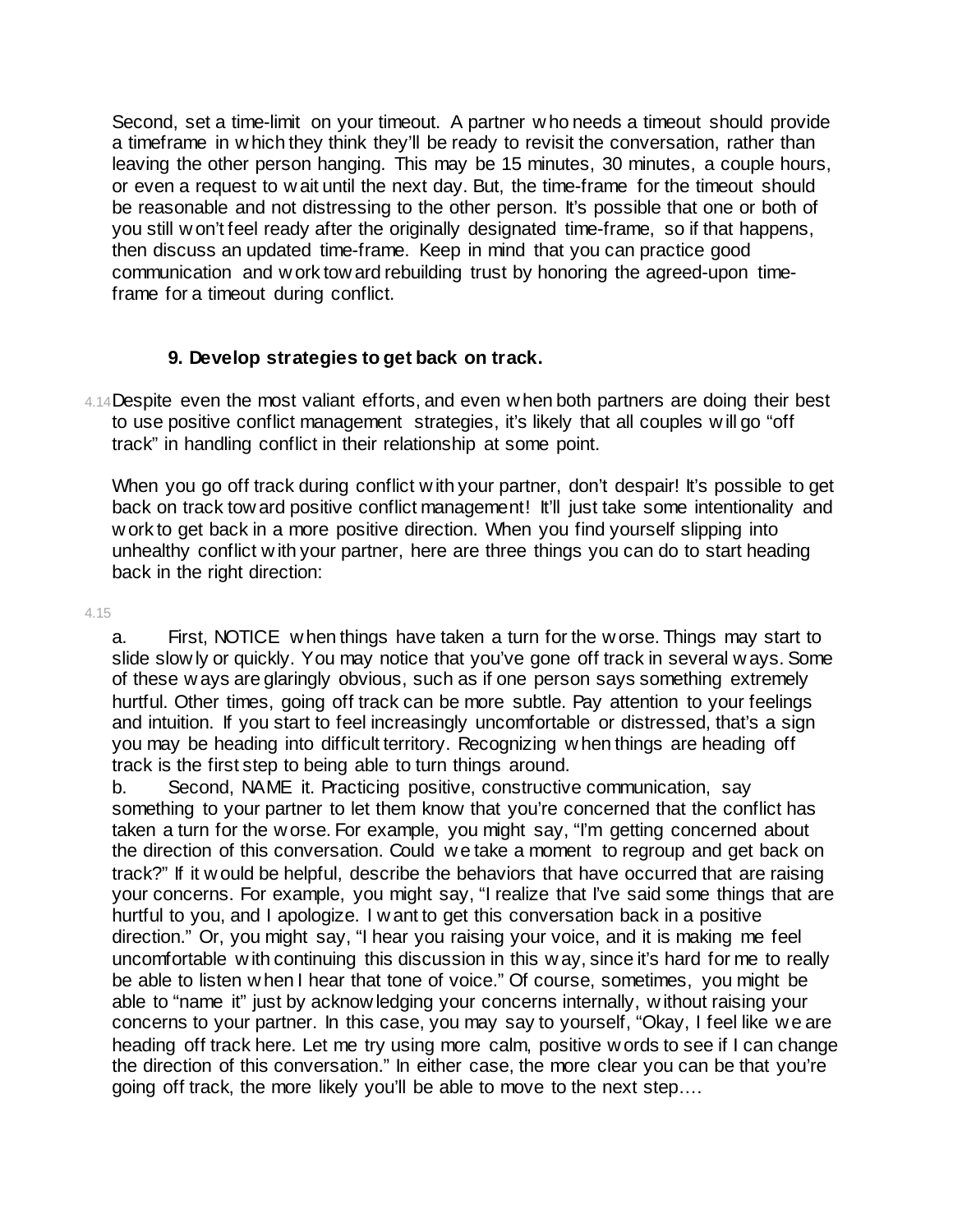c. Third, take intentional NEXT STEPS to get back on track. After you've noticed and named your concern that the conflict has started to get derailed, you and your partner can begin to w ork intentionally to create a more positive context for addressing the issue before you. Think of this like "hitting the reset button." A brief, time-limited time-out might come in handy here to give one or both of you a chance to calm dow n. Whether or not you use a time-out, this is the time to re-engage your best communication and conflict management skills as you move back into discussing the issue in a more constructive w ay.

### **10. Focus on intentionally rebuilding and reconnecting.**

 $_{4.16}$ Let's face it...Even when you've done your best to manage conflict in a positive way, most conflict doesn't leave you feeling lots of w arm and fuzzies inside! Depending on w hether and how the issue w as resolved, one or both of you may be left feeling a little unsettled or uncertain about w hat the future w ill look like as you implement new solutions in your relationship.

Once you've reached the end of a conflict, it's important to w ork tow ard rebuilding and reconnecting. Failing to do this might leave you more susceptible to conflict again in the near future, especially if one or both of you can't move past lingering negative feelings tow ard each other or the relationship.

When you're ready to start reconnecting, talk about w hat w ould be most helpful to each of you. One trick for starting to reconnect is to do something together that doesn't require much talking. Now , I know you may think I mean physical intimacy--and that may be helpful! But, there are a lot of other fun and non-threatening w ays to start reconnecting that don't require much conversation.

But first--w hy is it helpful to try and reconnect in w ays that don't require much verbal communication? Well, immediately in the aftermath of a conflict, many couples find it difficult to avoid re-hashing the details of the conflict all together, so it's easy for them to slide back into talking about the conflict, w hich may make it difficult to move forw ard.

Now , I'm not suggesting you shouldn't continue to discuss conflict-ridden issues! If there are pieces of the issue that remain unresolved, you should continue to re-address it using the good conflict management skills w e've discussed so far.

But, if you're ready and serious about moving forw ard after a conflict has been settled, then taking time to do something fun and relaxing that doesn't involve much talking can help to start infusing positivity back into your relationship. A few examples of the types of activities that could be helpful include talking a w alk or jog together at a local park, going bow ling or dancing, or w atching a romantic movie together.

This isn't about glossing over conflict. But, instead, it's about being intentional about starting infuse positive emotions and a stronger connection back into your relationship.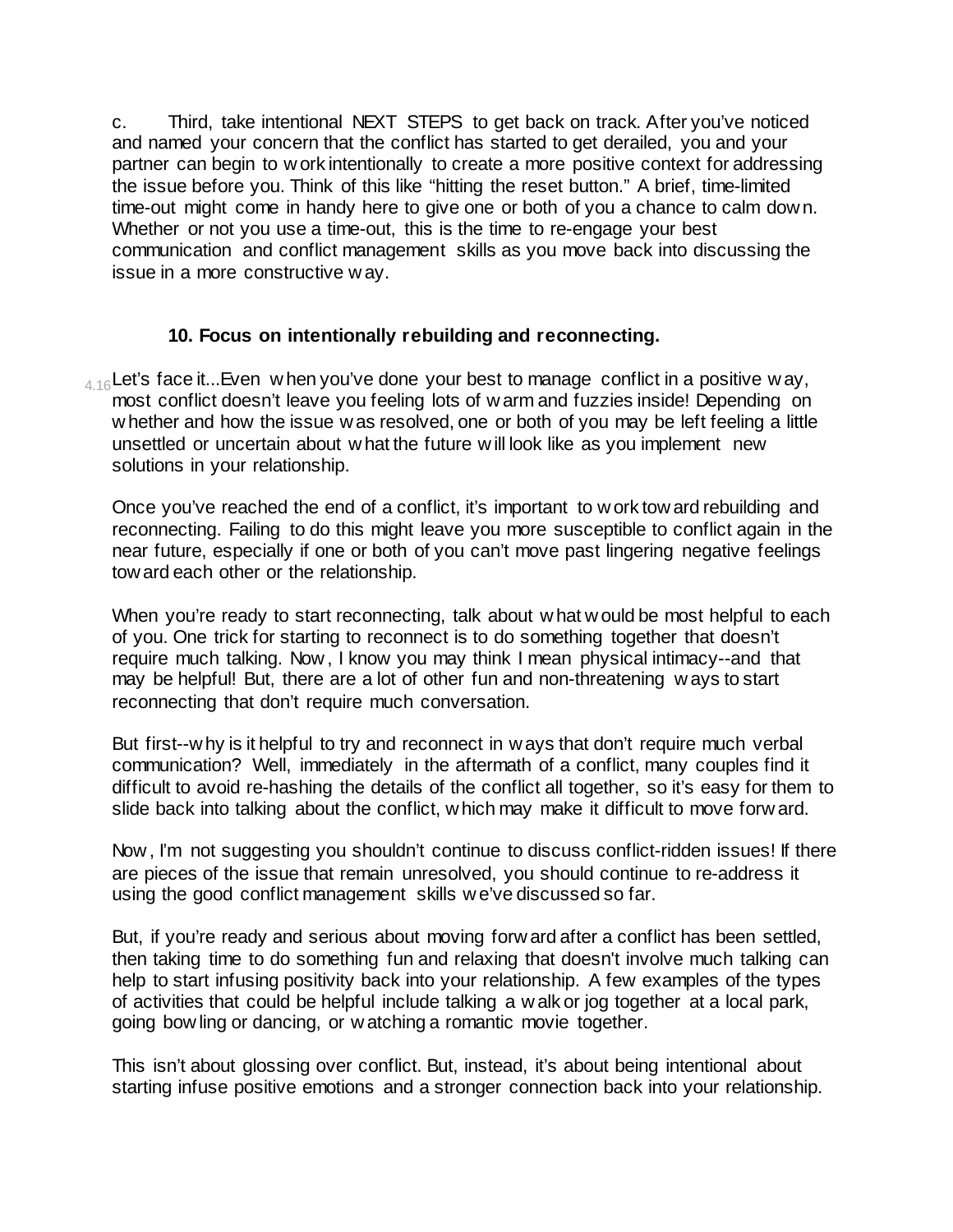This w ill help you strengthen your relationship and begin to repair any potential damage that the conflict caused.

# **11. Take time to consider what you can learn from the conflict.**

 $4.17$  you take time to learn and grow from it. Most people don't like engaging in conflict w ith their partners, but the truth is that conflict can be one of the *best* things for couples' relationships, but only if it's managed w ell and

One of the best things about conflict for couples' relationships is that it provides you w ith clues for areas w here you can continue to strengthen your relationship and w here you may need to learn more about your partner. Think of conflict issues in your relationship as clues into the inner w orkings of your relationship, your partner, and yourself!

Relationships are a constant w ork in progress. So, w hen conflict arises, it allow s you to see the areas w here you might need to grow , as w ell as issues that you can w ork together to address. After a conflict is settled, take time for personal reflection and discussion w ith your partner about the follow ing questions:

a. What unresolved issues did this conflict reveal that w e may not be managing as w ell as w e can yet?

b. What did this conflict teach me about my values for our relationship? What did it teach me about my partner's' values for our relationship?

c. What healthy and positive behaviors, w ords, and patterns did I see during our conflict?

d. What unhealthy behaviors, w ords, and patterns did I see during our conflict?

e. If w e could go back in time and re-do that conflict, w hat w ould I hope w e could do differently?

f. The next time w e face conflict in our relationship, I w ould like to w ork on

\_\_\_\_\_\_\_\_\_\_\_\_\_\_\_\_\_\_\_\_\_\_\_\_\_\_\_\_\_\_\_\_\_\_\_\_\_\_.

Over time, as you continue to w ork on learning and grow ing from each conflict, you'll continue to strengthen your relationship, as w ell as build more tools for better managing conflict and difficult issues in your relationship.

4.18 That concludes the content w e w anted to share, but the most important part is still ahead—w e'll w alk you through the steps to create a *personalized* action plan you can use to begin improving the conflict strategies you use w ith your partner. But first, a final quick review session.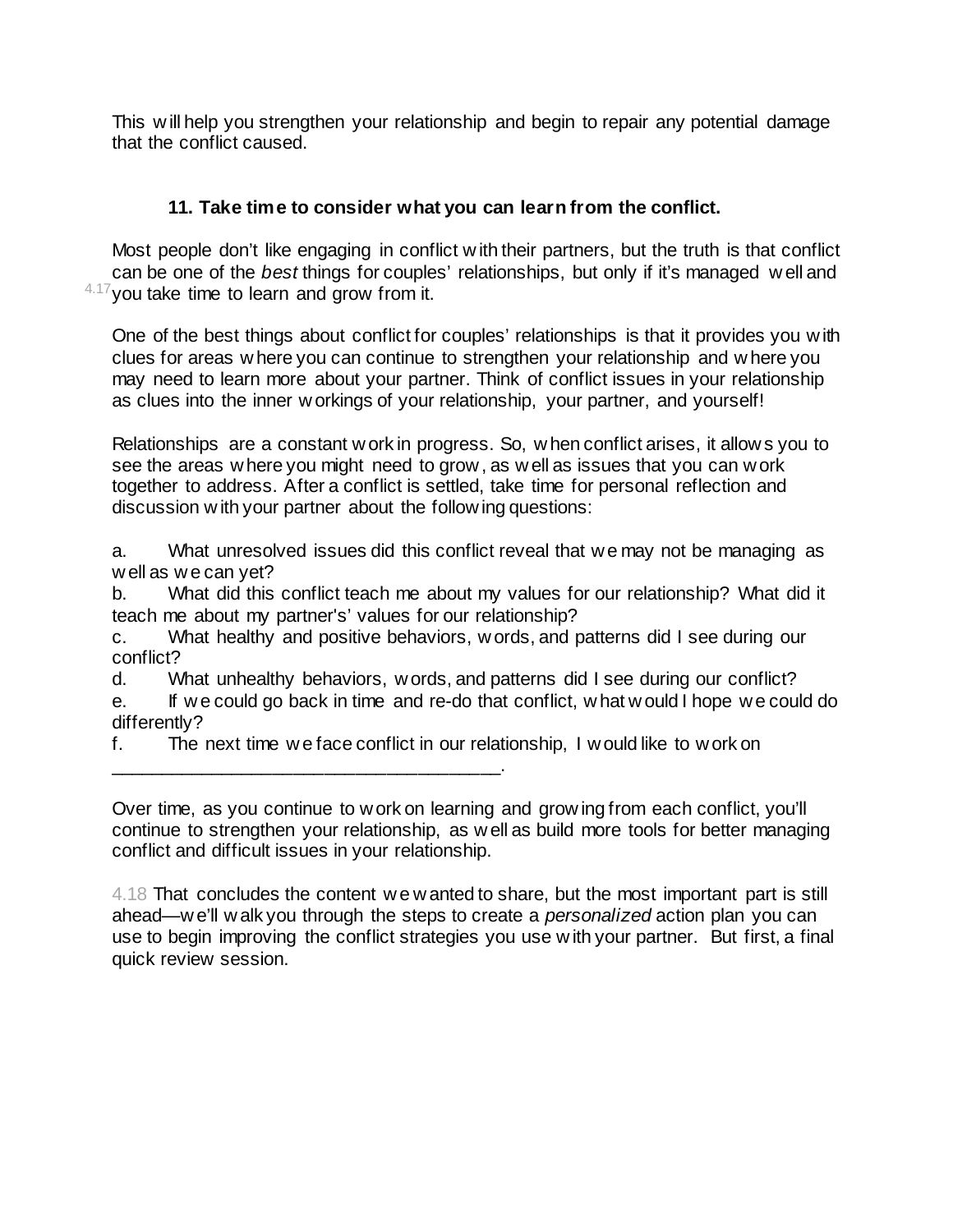T/F: When a conflict issue raises in a couple's relationship, it is important to jump in as soon as possible to address this issue.

4.19-4.22 A soft startup is illustrated by the follow ing quote: "You can catch more flies w ith  $4.19-4.22$ honey than with vinegar?"

T/F: If one partner starts using hurtful or negative conflict or communication behaviors, the other partner should respond w ith a similar tone to give the first partner a taste of their ow n medicine.

T/F: Conflict can help couples grow if they take time to learn from it.

Answ ers (False: If at all possible, take time to prepare before raising conflict in your relationship, True, False: It's important to continue using positive communication strategies during conflict, even if your partner doesn't do so, True)

4.23-4.26

Developing an action plan: Participants w ill w alk through the follow ing self-reflection activity to apply the information they learned in the second mini-lecture to think through situations that occur in their relationships and planning w hich strategies they could use.

Step 1: Identify 2-4 common sources of conflict in your relationships

Step 2: Answer the follow ing questions to help you understand each conflict issue in greater depth:

What are the underlying reasons for/influences on the conflict (e.g., different values, different family history, different personality characteristics)?

What usually happens during conflict on this issue?

What w ould be your ideal w ay for this conflict to be resolved?

 $4.27$  Step 3: Which conflict management strategies did you learn in this program that w ould be most helpful to apply to this issue in your relationship?

Thank you so much for taking the time to complete this program. While conflict can be stressful, it is a normal part of being in a relationship. We hope you w ill use the information and strategies you've learned for managing conflict to help your relationships grow to be happier, healthier, and safer.